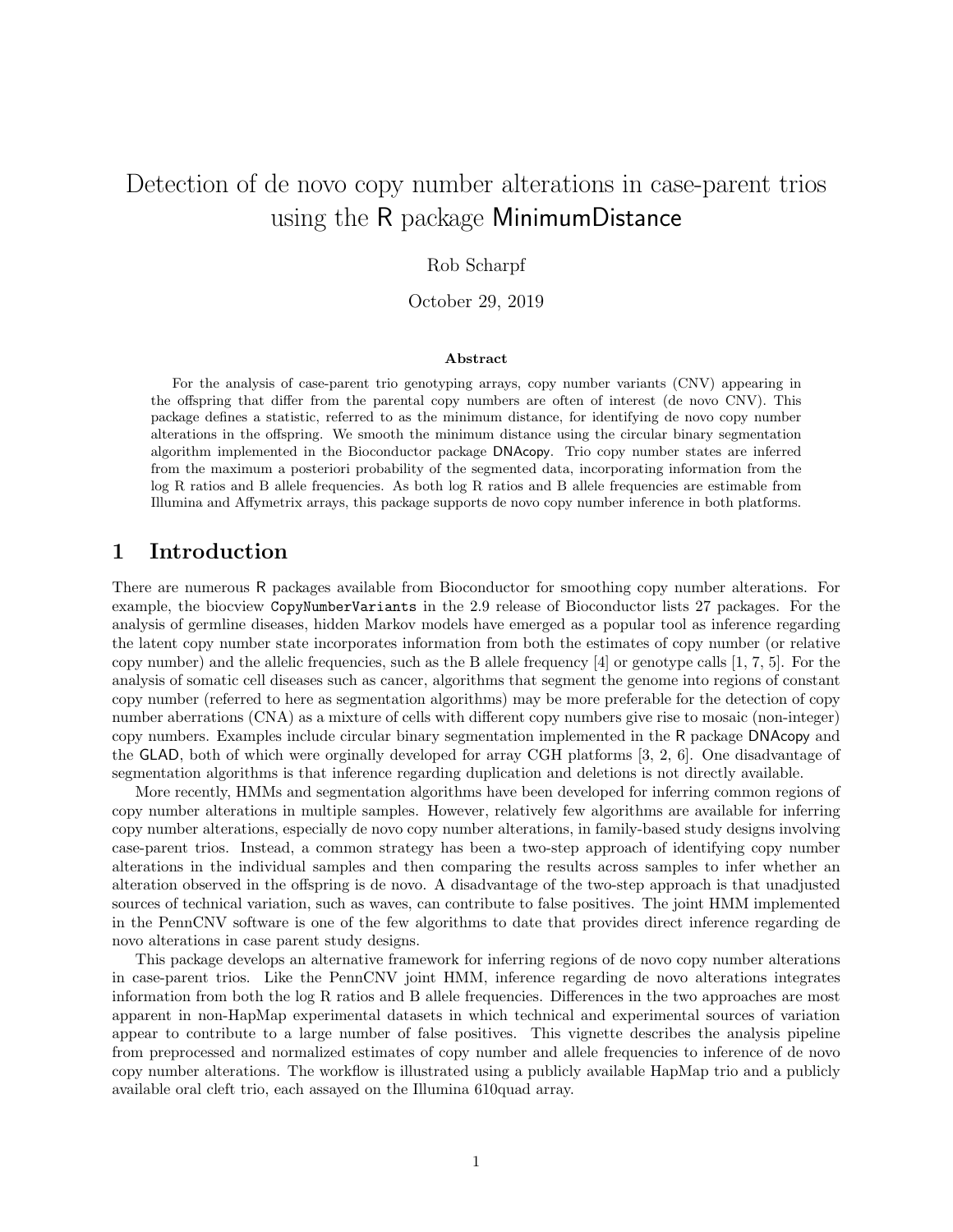# 2 Data input

```
R> library(oligoClasses)
R> library(VanillaICE)
R> library(MinimumDistance)
R> foreach::registerDoSEQ()
```
#### 2.1 Reading and organizing the annotation on the markers

We require that marker-level annotation is represented as a *GRanges*-derived class. To read the plain text annotation file, we use the fread function provided in the data.table package. In addition, we define an indicator for whether the marker is polymophic using the 'Intensity Only' flag. The SnpGRanges class created from the fgr object in the following code-chunk ensures that this binary indicator is created and can be reliably accessed.

```
R> library(data.table)
R> extdir <- system.file("extdata", package="VanillaICE")
R> features <- suppressWarnings(fread(file.path(extdir, "SNP_info.csv")))
R> fgr <- GRanges(paste0("chr", features$Chr), IRanges(features$Position, width=1),
                isSnp=features[["Intensity Only"]]==0)
R> fgr <- SnpGRanges(fgr)
R> names(fgr) <- features[["Name"]]
```
Ideally, one should include the genome build and the chromosome lengths appropriate to the build. Here, we extract the metadata on the chromosomes using the BSgenome Bioconductor package for the hg18 build. Finally, we sort the fgr object such that the chromosomes are ordered by their seqlevels and the markers are ordered by their genomic position along the chromosome.

```
R> library(BSgenome.Hsapiens.UCSC.hg18)
R> sl <- seqlevels(BSgenome.Hsapiens.UCSC.hg18)
R> seqlevels(fgr) <- sl[sl %in% seqlevels(fgr)]
R> seqinfo(fgr) <- seqinfo(BSgenome.Hsapiens.UCSC.hg18)[seqlevels(fgr),]
R> fgr <- sort(fgr)
```
### 2.2 Organizing the marker-level summaries

The abbreviated plain text files included with this package that contain the log R ratios and B allele frequencies from 2 trios are listed below.

```
R> files <- list.files(extdir, full.names=TRUE, recursive=TRUE, pattern="FinalReport")
```
We parse these files into a specific format such that all downstream steps for copy number estimation no longer depend on the format of the source files. At this point, we encapsulate the names of the source files ('sourcePaths'), the location of where we intend to store the parsed data ('parsedPath'), and the genomic marker annnotation created in the preceding section ('rowRanges') in a single object called an ArrayViews.

```
R> ##
R> ## Where to keep parsed files
R> ##
R> parsedDir <- "ParsedFiles"
R> if(!file.exists(parsedDir)) dir.create(parsedDir)
R> views <- ArrayViews(rowRanges=fgr, sourcePaths=files, parsedPath=parsedDir)
R> show(views)
class 'ArrayViews'
  No. files : 6
  No. markers: 11780
```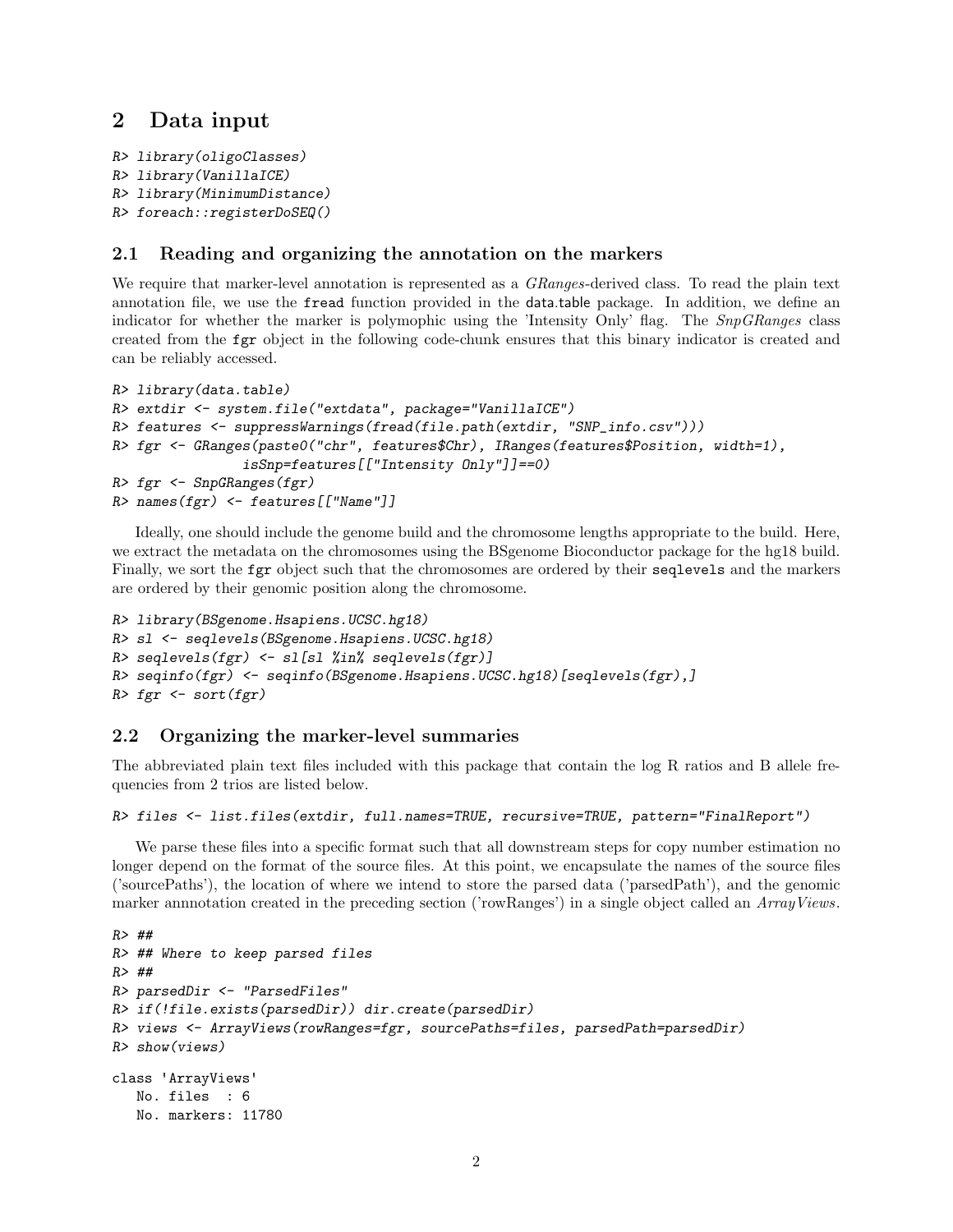Because the format of the source files depends on upstream software, we read one file and store information regarding its parsing so that subsequent files can be parsed in a similar fashion. We use the fread to read in the first file.

```
R> ## read the first file
R> dat <- fread(files[1], skip="[Data]")
R> head(dat, n=3)
    SNP Name Allele1 - AB Allele2 - AB B Allele Freq
1: cnvi0005126 - - 0.0085
2: cnvi0005127 - - 0.0081
3: cnvi0005128 - - 0.0063
  Log R Ratio
1: -0.72142: -0.85893: -0.1640
```
Next, we select which columns we plan to keep. Again, the required data for downstream processing is the name of the SNP identifier, the log R ratios, and B allele frequencies.

```
R> ## information to store on the markers
R> select_columns <- match(c("SNP Name", "Allele1 - AB", "Allele2 - AB",
                           "Log R Ratio", "B Allele Freq"), names(dat))
```
We also specify the order in which we will store the marker-level summaries by matching the rownames of the views object with the names of the markers in the source file:

```
R> index_genome <- match(names(fgr), dat[["SNP Name"]])
```
Similar to the parameter classes defined in Rsamtools, we encapsulate the information for parsing the columns and rows of the source files in a class. In addition, we specify which variable names in the source file refers to log R ratios ('cnvar'), B allele frequences ('bafvar'), and genotypes ('gtvar').

```
R> scan_params <- CopyNumScanParams(index_genome=index_genome,
```

```
select=select_columns,
cnvar="Log R Ratio",
bafvar="B Allele Freq",
gtvar=c("Allele1 - AB", "Allele2 - AB"))
```
The parseSourceFile will parse a single file in the views object (by default, the first file) according to the parameters for reading the data in the scan\_params object and write the output to the parsedPath directory. In particular, the parseSourceFile returns NULL.

R> parsedPath(views)

```
[1] "ParsedFiles"
```
R> parseSourceFile(views[, 1], scan\_params)

To apply the function parseSourceFile to all arrays in the views object, one can use the functional sapply.

R> invisible(sapply(views, parseSourceFile, param=scan\_params))

Apart from confirming their existance, the user should not have a need to directly access the parsed files. Utilities for querying these files are provided through the views object.

```
R> head(list.files(parsedPath(views)), n=3)
```

```
[1] "FinalReport1664_baf.rds" "FinalReport1664_gt.rds"
[3] "FinalReport1664_lrr.rds"
```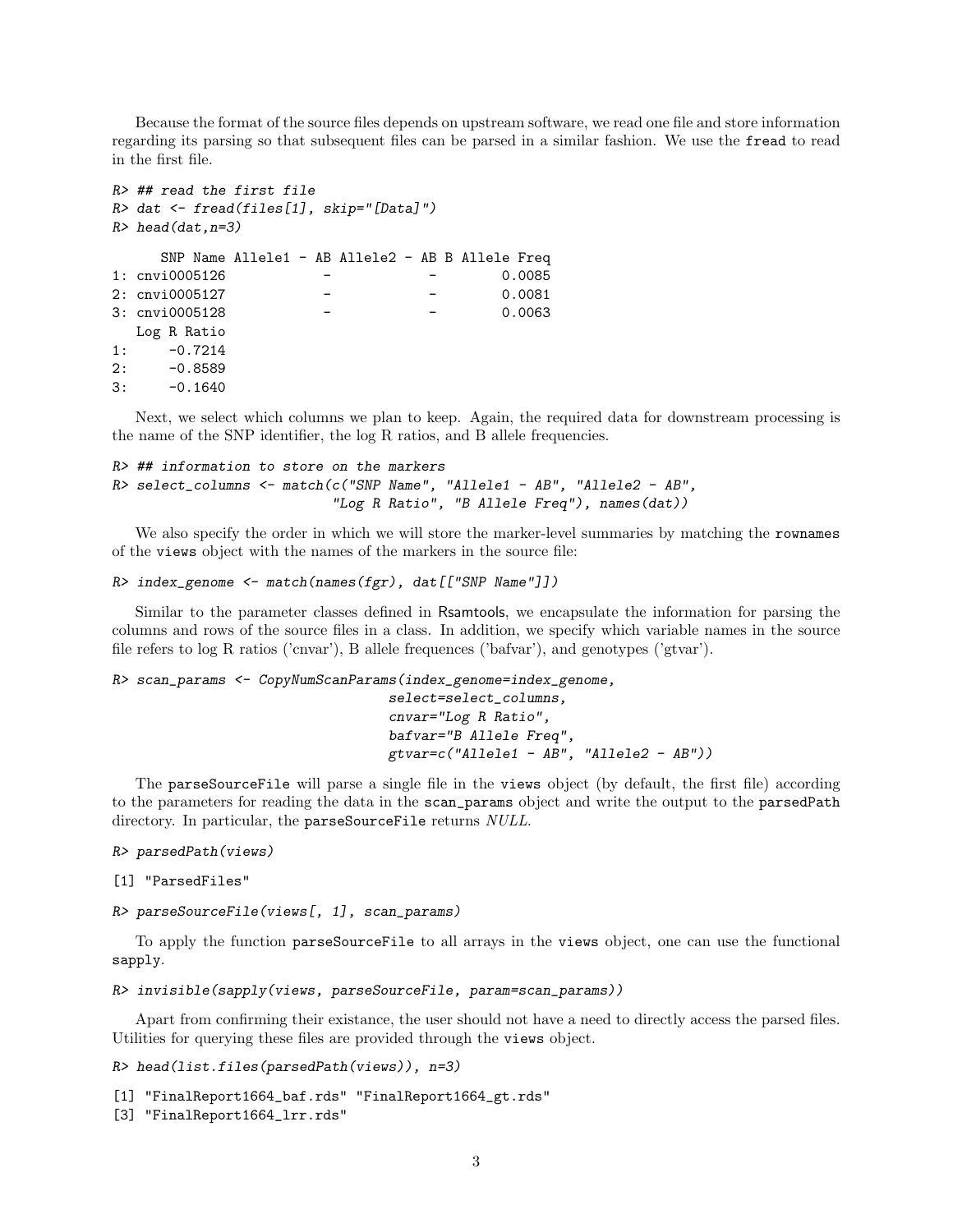#### 2.3 Accessors for the parsed data

The preference for writing the parsed data to disk rather than keeping the data in RAM is simply that the latter does not scale to projects involving thousands of samples. For the former, slices of the parsed data easily be accessed from the parsedPath directory via methods defined for the ArrayViews class. For example, one can use accessors for the low-level summaries directly: lrr, baf, and genotypes for log R ratios, B allele frequencies, and genotypes, respectively. The user has the option of either subsetting the views object or subsetting the matrix returned by the accessor to extract the appropriate data slice. In the following examples, we access data on the first 2 markers and sample indices 2-4.

```
R> lrr(views)[1:2, 2:4]
```

```
FinalReport1675.txt FinalReport1686.txt
rs12789205 -0.169 0.191
rs2114088 -0.182 -0.114
       FinalReport6841.txt
rs12789205 -0.084
rs2114088 0.253
R> ## or
R> lrr(views[1:2, 2:4])
       FinalReport1675.txt FinalReport1686.txt
rs12789205 -0.169 0.191
rs2114088 -0.182 -0.114
       FinalReport6841.txt
rs12789205 -0.084
rs2114088 0.253
R> ## B allele frequencies
R> baf(views[1:2, 2:4])
       FinalReport1675.txt FinalReport1686.txt
rs12789205 0.529 0.549
rs2114088 0.000 0.000
       FinalReport6841.txt
rs12789205 0.481
rs2114088 0.000
R> ## potentially masked by function of the same name in crlmm
R> VanillaICE::genotypes(views)[1:2, 2:4]
       FinalReport1675.txt FinalReport1686.txt
rs12789205 2 2
rs2114088 1 1
       FinalReport6841.txt
rs12789205 2
rs2114088 1
```
More often, it is useful to extract the low-level data in a RangedSummarizedExperiment-derived class such that meta-data on the samples remains bound to the columns of the assay data (log R ratios / B allele frequencies) and meta-data on the rows remains bound to the rows of the assay data. This is accomplished by applying the MinDistExperiment function to a views object, as described in the following section.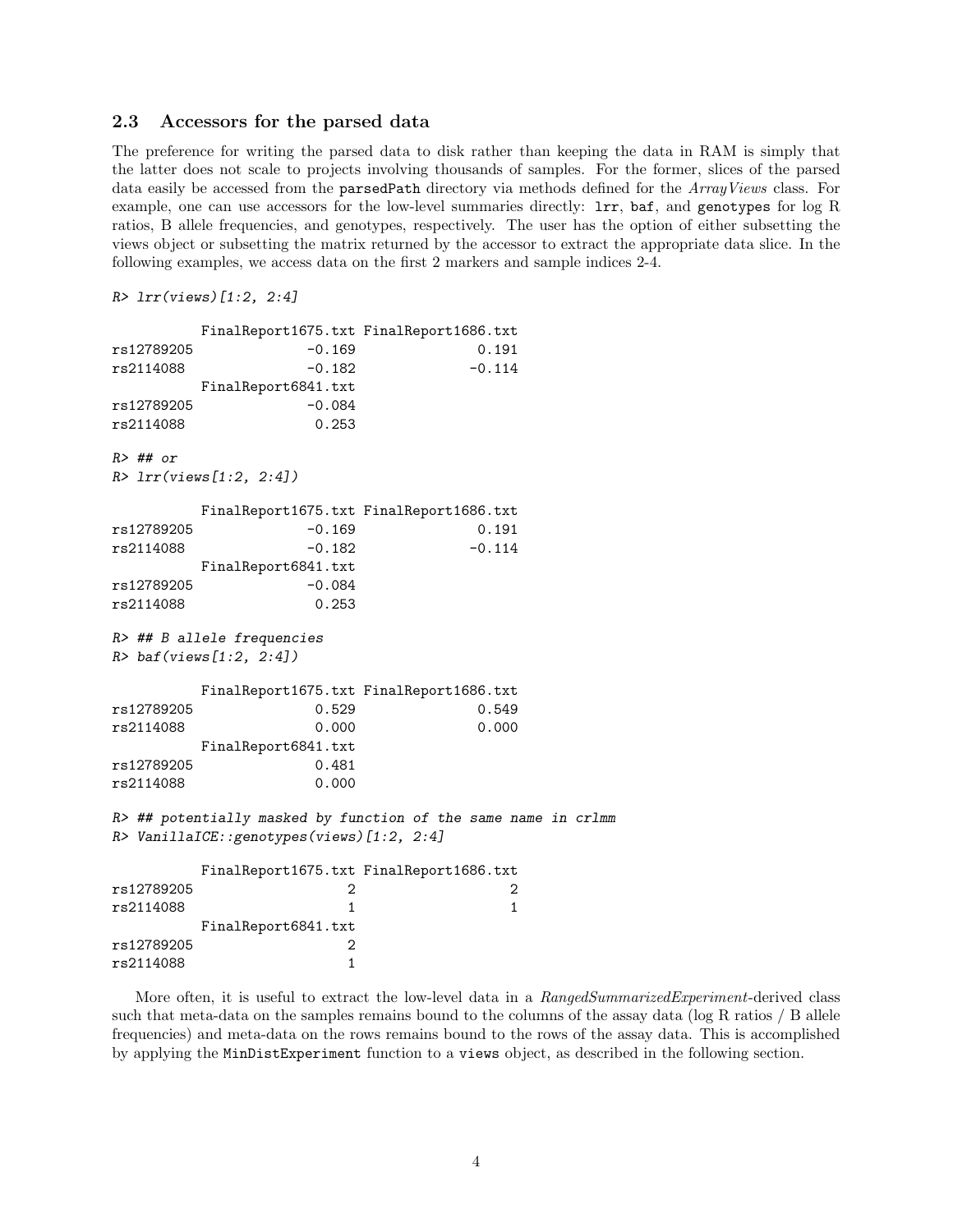# 3 Binding the genomic, marker, and individual-level data

#### 3.1 Pedigree annotation

The container for a single pedigree is the *ParentOffspring* class.

```
R> ped_hapmap <- ParentOffspring(id = "hapmap", father="12287_03",
                               mother="12287_02",
                               offspring="12287_01",
                               parsedPath=parsedPath(views))
```
For families with multiple affected offspring, the argument to offspring can be a character-vector with length greater than 1. We can store any number of *ParentOffspring* objects in a list using the *ParentOff* $springList$  class. In particular, for the 2 trios provided in the VanillaICE package

```
R> ped_list <- ParentOffspringList(pedigrees=list(
                                   ParentOffspring(id = "hapmap", father="12287_03",
                                                    mother="12287_02",
                                                    offspring="12287_01",
                                                    parsedPath=parsedPath(views)),
                                   ParentOffspring(id = "cleft",
                                                    father="22169_03",
                                                    mother="22169_02",
                                                    offspring="22169_01",
                                                    parsedPath=parsedPath(views))))
R> pedigreeName(ped_list)
```
[1] "hapmap" "cleft"

For a single pedigree, the  $MinDistExperiment$  encapsulates the annotation on the pedigree, the genomic annotation of the markers, and the marker-level summary statistics. Note, however, that the sample identifiers in the pedigree are not the same as the file identifiers used by default to create the R object views. To resolve the naming issue, we read in separate file provided in the VanillaICE package:

```
R> sample_info <- read.csv(file.path(extdir, "sample_data.csv"), stringsAsFactors=FALSE)
R> ind_id <- setNames(gsub(" ", "", sample_info$IndividualID), sample_info$File)
R> colnames(views) <- ind_id[gsub(".txt", "", colnames(views))]
```
#### 3.2 MinDistExperiment class

The constructor function for *MinDistExperiment* extracts from the views object only the data relevant for the provided pedigree.

```
R> me <- MinDistExperiment(views, pedigree=ped_list[[2]])
R> colnames(me)
[1] "22169_03" "22169_02" "22169_01"
R> me
class: MinDistExperiment
dim: 11780 3
metadata(0):
assays(2): cn baf
rownames(11780): rs12789205 rs2114088 ... rs5994329
  rs1055232
rowData names(1): isSnp
colnames(3): 22169_03 22169_02 22169_01
colData names(0):
```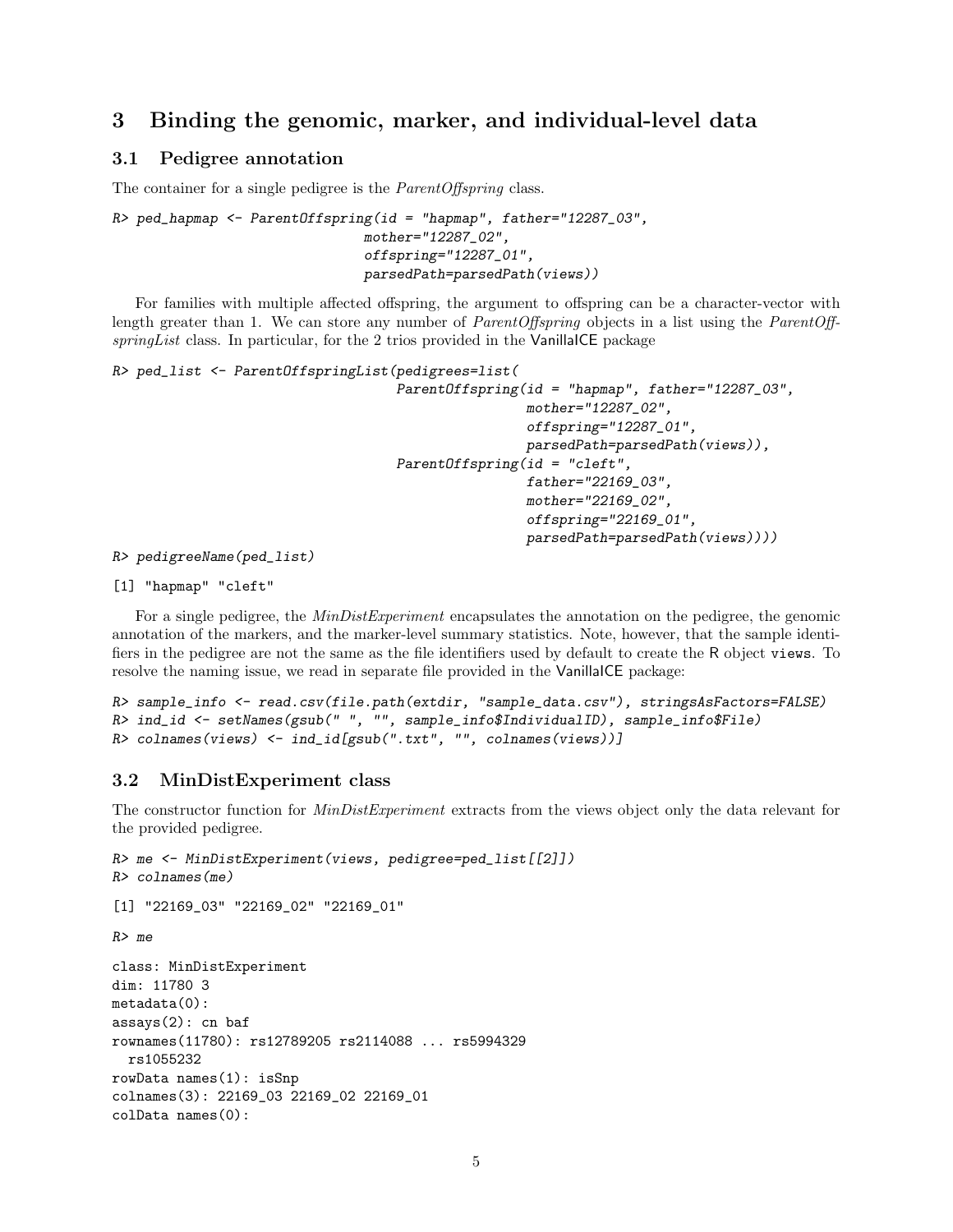# 4 Detection of de novo copy number variants

A container for the various parameters used to segment and call de novo copy number variants is provided by the *MinDistParam*. A constructor function of the same name provides a default parametrization that works well in most instances:

```
R> params <- MinDistParam()
R> show(params)
An object of class 'MinDistParam'
  call segments with |seg.mean|/MAD > 0.75
  Setting nMAD() to smaller values will increase the number of segments that are called.
  DNAcopy settings:
   alpha: 0.01
   min.width: 2
   undo.splits: none
   undo.SD: 3
   See segment() for description of DNAcopy parameters
```
The parameters in this class are organized according to function. For example, the argument dnacopy takes an argument of class DNAcopyParam that contains setting that are passed to the segment function for the implementation of circular binary segmentation in the R package DNAcopy. Changing the parameters for the segmentation is most easily accomplished by a call to the constructor. E.g.,

```
R> segment_params <- DNAcopyParam(alpha=0.01)
R> params <- MinDistParam(dnacopy=segment_params)
```
Several of the parameters relate to a priori assumptions of the probability of a non-Mendelian transmission. These a priori assumptions are defined in PennCNV [7] and encapsulated in the *PennParam* class.

```
R> penn_param <- PennParam()
R> show(penn_param)
Object of class `PennParam'
   121 trio states
   state names: 000,100,200,300,400,010 ...
  reference state: 222
  PennCNV Table 1: 121 vector
  PennCNV Table 3: 5 x 5 x 5 x 5 x 5 x 5 array
  probability non-Mendelian: 1.5e-06
   initial state probabilities: 0.2,0.2,0.2,0.2,0.2
   transition prob: 5 x 5 matrix
   See table1(), table3(), state(), stateNames(), referenceState()
```
Finally, parameters for the emission probabilities computed by the R package VanillaICE are encapsulated in the *EmissionParam* class. Again, default values for the emission probabilities will be created automatically as part of the params object if none is specified.

Segmentation and posterior calls. For a given trio, the signed minimum absolute difference of the offspring and parental  $log_2 R$  ratios  $(r)$  is defined as

$$
d = (r_{\rm O} - r_{\rm M}) \times \mathbb{I}_{\left[|r_{\rm O} - r_{\rm F}|> |r_{\rm O} - r_{\rm M}|\right]} + (r_{\rm O} - r_{\rm F}) \times \mathbb{I}_{\left[|r_{\rm O} - r_{\rm F}| \le |r_{\rm O} - r_{\rm M}|\right]}.
$$
 (1)

If the offspring copy number changes within a minimum distance segment (as determined by the segmentation of the offspring copy number), the start and stop position of the minimum distance segments may be edited. The approach currently implemented is to define a new start and stop position if a breakpoint for the offspring segmentation occurs in the minimum distance interval. To illustrate, the following diagram uses vertical dashes (|) to denote breakpoints: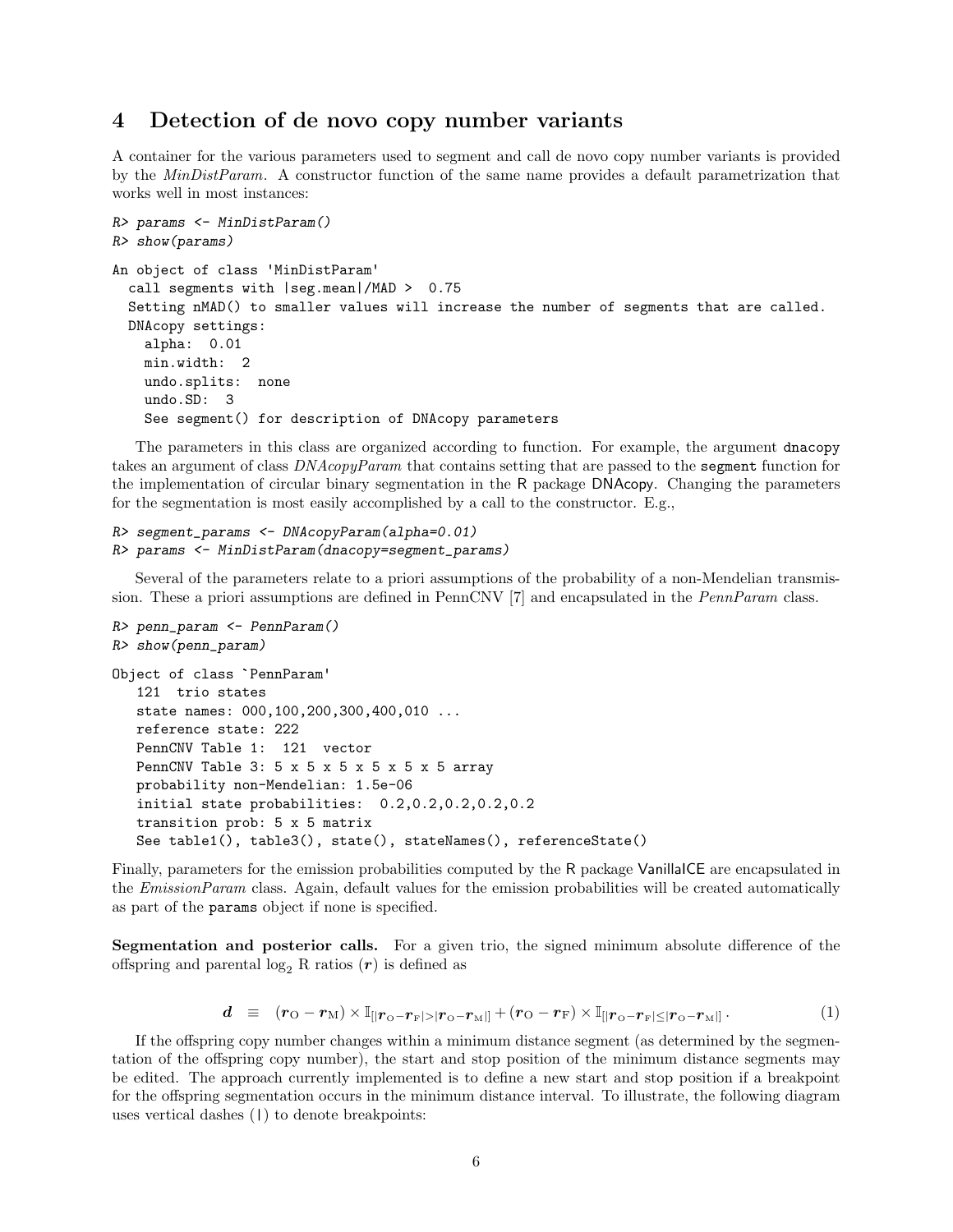1 ...--|--------------|--... ## minimum distance segment (before editing)<br>2 ...----|--------|------... ## segmenation of log R ratios for offspring ## segmenation of log R ratios for offspring  $\rightarrow$ 

3 ...--|-|--------|---|--... ## after editing

In the above illustration, posterior calls are provided for the 3 segments indicated in line 3 instead of the single segment in line 1. Two additional steps are therefore required: (1) segmentation of the offspring log R ratios and (2) editing of the minimum distance breakpoints when appropriate. The following codechunk, segments the log R ratios for all chromosomes in the me object and edits the ranges for the minimum distance when conflicts with the offspring segmentation boundaries arise (as illustrated above).

```
R> mdgr <- segment2(me, params)
```
Analyzing: X22169\_03 Analyzing: X22169\_02 Analyzing: X22169\_01 Analyzing: md\_22169\_01

For each minimum distance segment in which the mean minimum distance is above a user-specificed cutoff in absolute value (specified in terms of the median absolute deviations of the minimum distance), a trio copy number state is assigned from the maximum a posteriori estimate.

```
R> ## the threshold in terms of the number of median absolute deviations from zero
R> nMAD(params)
R > md_g < -MAP2(me, mdgr, params)R> show(md_g)
```
# 5 Inspecting, Filtering, and plotting de novo CNV inference

#### 5.1 Filtering

There are several meta-data columns stored in the GRanges-derived summary useful for filtering the set of genomic intervals. All the available parameters for filtering the fit object are stored in the parameter class FilterParam of which an instance can be created by its constructor of the same name without any arguments.

```
R> filter_param <- FilterParamMD()
R> show(filter_param)
An object of class 'FilterParamMD'
  min. posterior probability of trio CNV call: 0.99
  min. no. of markers spanned by segment : 10
  min. width of segment : 1
  121 selected trio CN states : 000, 100, 200, 300, 400, 010, ...
  selected seqnames : chr1, chr2, chr3, chr4, chr5, chr6 ...
```
To apply the default filter parameters to the fit object, we use the cnvFilter function. The cnvFilter function returns only the set of genomic ranges satisfying the filters. For example,

```
R> cnvFilter(md_g, filter_param)
```
MDRanges object with 5 ranges and 9 metadata columns: seqnames ranges strand | sample seg.mean <Rle> <IRanges> <Rle> | <character> <numeric> [1] chr11 55139733-55204003 \* | md\_22169\_01 -0.4712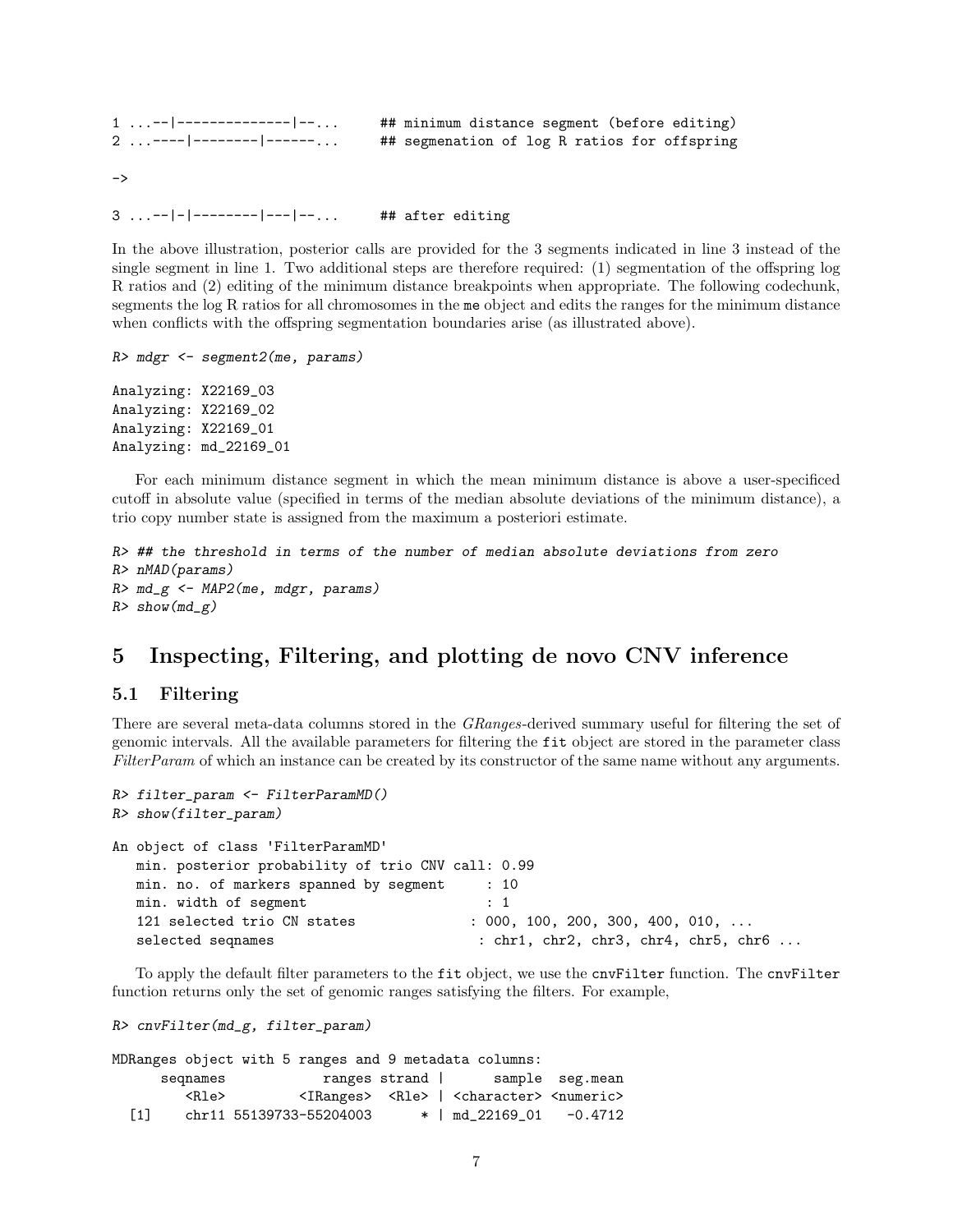| [2]               |                                             |                | chr22 17060279-17270615 |                                                                                                     | *   md_22169_01           | -0.097 |
|-------------------|---------------------------------------------|----------------|-------------------------|-----------------------------------------------------------------------------------------------------|---------------------------|--------|
| $\left[3\right]$  |                                             |                | chr22 17281004-17633332 |                                                                                                     | $*$   md_22169_01 -0.3178 |        |
| [4]               |                                             |                | chr22 17670969-18670691 |                                                                                                     | $*$   md_22169_01 -0.354  |        |
| $\left[5\right]$  |                                             |                |                         | chr22 19066315-19792353 $\star$   md_22169_01 -0.3359                                               |                           |        |
|                   |                                             |                |                         | log_RR log_odds prob_MAP prob_222 prob_221                                                          |                           |        |
|                   |                                             |                |                         | <numeric> <numeric> <numeric> <numeric> <numeric></numeric></numeric></numeric></numeric></numeric> |                           |        |
| [1]               |                                             | 72.737 -82.214 | 1                       | 0                                                                                                   | 0                         |        |
| $\lceil 2 \rceil$ | $\Omega$                                    | -91.046        | $\mathbf{1}$            | $\mathbf{1}$                                                                                        | 0                         |        |
|                   | $[3]$ 152.429                               | Inf            | $\mathbf{1}$            | $\Omega$                                                                                            | $\mathbf{1}$              |        |
|                   | $[4]$ 697.008                               | Inf            | $\mathbf{1}$            | $\Omega$                                                                                            | $\mathbf{1}$              |        |
|                   | $[5]$ 430.425                               | Inf            | $\mathbf{1}$            | $\Omega$                                                                                            | 1                         |        |
|                   | calls number_probes                         |                |                         |                                                                                                     |                           |        |
|                   | <character> <integer></integer></character> |                |                         |                                                                                                     |                           |        |
| $[1]$             | 302                                         |                | 25                      |                                                                                                     |                           |        |
| $[2]$             | 222                                         |                | 25                      |                                                                                                     |                           |        |
| [3]               | 221                                         |                | 88                      |                                                                                                     |                           |        |
| $[4]$             | 221                                         |                | 278                     |                                                                                                     |                           |        |
| $[5]$             | 221                                         |                | 208                     |                                                                                                     |                           |        |
|                   |                                             |                |                         |                                                                                                     |                           |        |
|                   |                                             |                |                         |                                                                                                     |                           |        |

seqinfo: 3 sequences from hg18 genome

The helper functions denovoHemizygous and denovoHomozygous create commonly used filters.

```
R> denovoHemizygous(md_g)
```

```
MDRanges object with 3 ranges and 9 metadata columns:
    seqnames ranges strand | sample seg.mean
       <Rle> <IRanges> <Rle> | <character> <numeric>
 [1] chr22 17281004-17633332 * | md_22169_01 -0.3178
 [2] chr22 17670969-18670691 * | md_22169_01 -0.354
 [3] chr22 19066315-19792353 * | md_22169_01 -0.3359
       log_RR log_odds prob_MAP prob_222 prob_221
    <numeric> <numeric> <numeric> <numeric> <numeric>
 [1] 152.429 Inf 1 0 1
 [2] 697.008 Inf 1 0 1
 [3] 430.425 Inf 1 0 1
         calls number_probes
    <character> <integer>
 [1] 221 88
 [2] 221 278
 [3] 221 208
 -------
 seqinfo: 3 sequences from hg18 genome
R> denovoHomozygous(md_g)
MDRanges object with 0 ranges and 9 metadata columns:
  seqnames ranges strand | sample seg.mean log_RR
    <Rle> <IRanges> <Rle> | <character> <numeric> <numeric>
   log_odds prob_MAP prob_222 prob_221 calls
  <numeric> <numeric> <numeric> <numeric> <character>
  number_probes
     <integer>
 -------
 seqinfo: 3 sequences from hg18 genome
```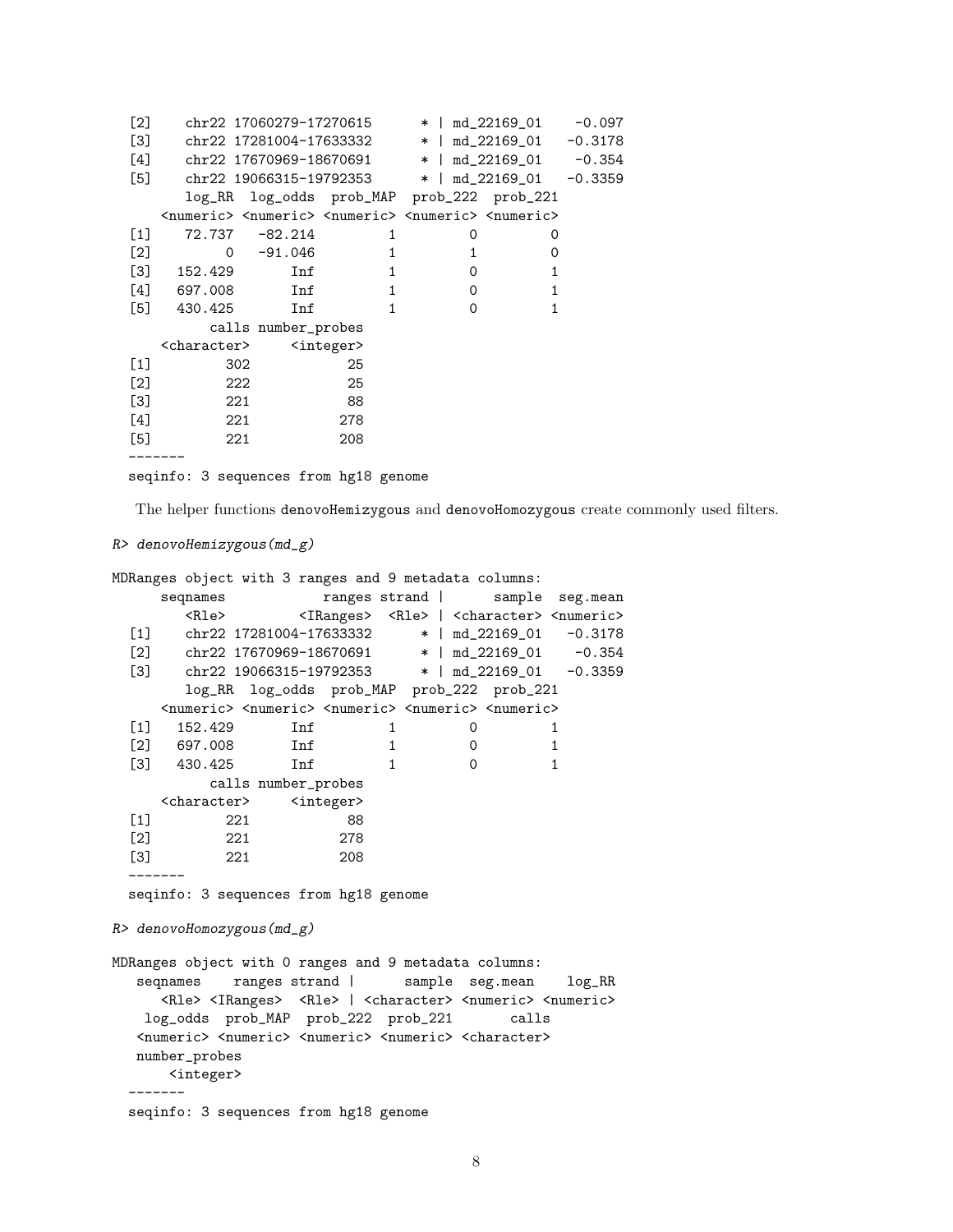Equivalently, one could customize the filter parameteters to acheive the same result:

```
R> select_cnv <- FilterParamMD(state=c("220", "221", "223"), seqnames="chr22")
R> cnvs <- cnvFilter(md_g, select_cnv)
R> cnvs
MDRanges object with 3 ranges and 9 metadata columns:
    seqnames ranges strand | sample seg.mean
       <Rle> <IRanges> <Rle> | <character> <numeric>
 [1] chr22 17281004-17633332 * | md_22169_01 -0.3178
 [2] chr22 17670969-18670691 * | md_22169_01 -0.354
 [3] chr22 19066315-19792353 * | md_22169_01 -0.3359
       log_RR log_odds prob_MAP prob_222 prob_221
    <numeric> <numeric> <numeric> <numeric> <numeric>
 [1] 152.429 Inf 1 0 1
 [2] 697.008 Inf 1 0 1
 [3] 430.425 Inf 1 0 1
         calls number_probes
    <character> <integer>
 [1] 221 88
 [2] 221 278
 [3] 221 208
 -------
 seqinfo: 3 sequences from hg18 genome
```
#### 5.2 Visualization

This produces a somewhat unsatisfactory result in that there are 2 additional denovo hemizygous deletions nearby that likely comprise one denovo segment.

```
R> denovoHemizygous(md_g)
```

```
MDRanges object with 3 ranges and 9 metadata columns:
    seqnames ranges strand | sample seg.mean
      <Rle> <IRanges> <Rle> | <character> <numeric>
 [1] chr22 17281004-17633332 * | md_22169_01 -0.3178
 [2] chr22 17670969-18670691 * | md_22169_01 -0.354
 [3] chr22 19066315-19792353 * | md_22169_01 -0.3359
      log_RR log_odds prob_MAP prob_222 prob_221
    <numeric> <numeric> <numeric> <numeric> <numeric>
 [1] 152.429 Inf 1 0 1
 [2] 697.008 Inf 1 0 1
 [3] 430.425 Inf 1 0 1
        calls number_probes
    <character> <integer>
 [1] 221 88
 [2] 221 278
 [3] 221 208
 -------
 seqinfo: 3 sequences from hg18 genome
```
In the following code-chunk, we reduce the denovo hemizygous deletions and update the posterior probabilities for the MAP estimates. We use a combination of lattice and grid to visualize the marker-level summaries and copy number inference for the trio.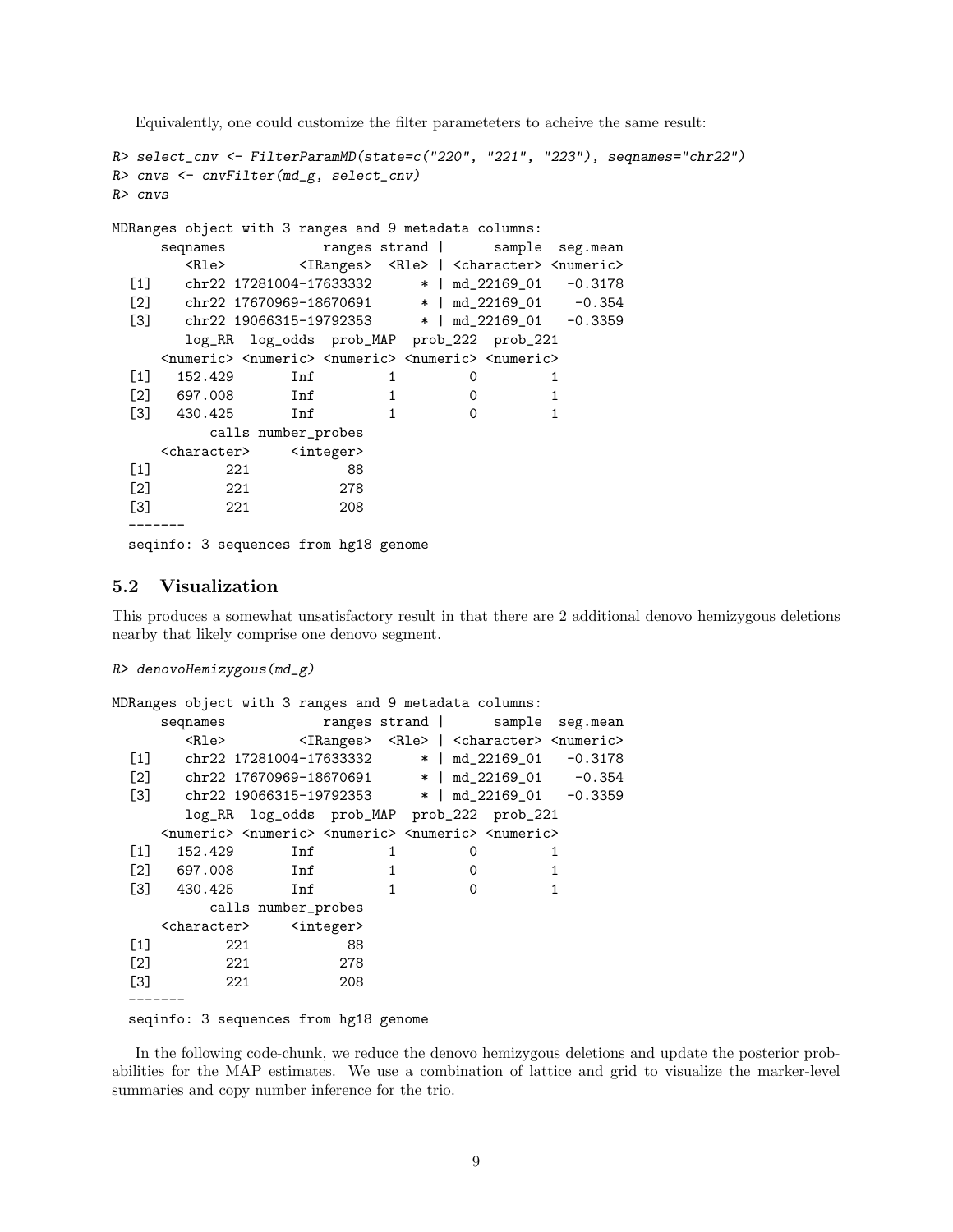```
R> library(grid)
R> g2 <- reduce(denovoHemizygous(md_g), min.gapwidth=500e3)
R> post <- MAP2(me, g2, params)
R > g2 \leftarrow denovollemizygous(post)R> vps <- pedigreeViewports()
R> grid.params <- HmmTrellisParam()
R> p <- plotDenovo(me, g2, grid.params)
R> pedigreeGrid(g=g2, vps=vps, figs=p)
```




#### Acknowledgements 6

Moiz Bootwalla contributed to early versions of this vignette.

#### $\overline{7}$ **Session information**

 $R$ > toLatex(sessionInfo())

- R version 3.6.1 (2019-07-05), x86\_64-pc-linux-gnu
- Locale: LC\_CTYPE=en\_US.UTF-8, LC\_NUMERIC=C, LC\_TIME=en\_US.UTF-8, LC\_COLLATE=C, LC\_MONETARY=en\_US.UTF-8, LC\_MESSAGES=en\_US.UTF-8, LC\_PAPER=en\_US.UTF-8, LC\_NAME=C, LC\_ADDRESS=C, LC\_TELEPHONE=C, LC\_MEASUREMENT=en\_US.UTF-8, LC\_IDENTIFICATION=C
- · Running under: Ubuntu 18.04.3 LTS
- $\bullet$  Matrix products: default
- BLAS: /home/biocbuild/bbs-3.10-bioc/R/lib/libRblas.so
- LAPACK: /home/biocbuild/bbs-3.10-bioc/R/lib/libRlapack.so
- Base packages: base, datasets, grDevices, graphics, grid, methods, parallel, stats, stats4, utils